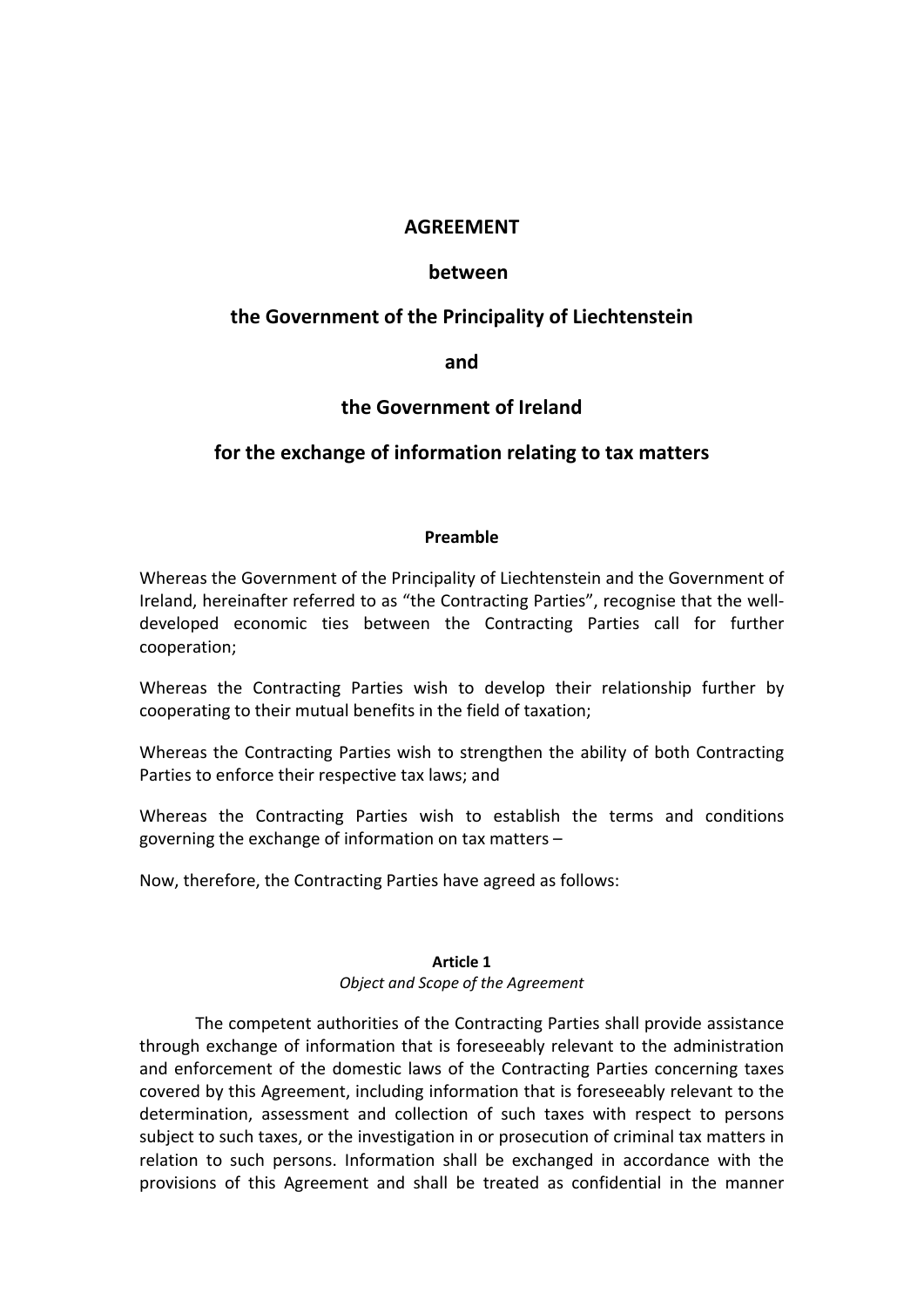provided in Article 8. The rights and safeguards secured to persons by the laws or administrative practice of the requested Party remain applicable to the extent that they do not unduly prevent or delay effective exchange of information.

## **Article 2**

#### *Jurisdiction*

A requested Party is not obligated to provide information which is neither held by its authorities nor in the possession or control of persons who are within its territorial jurisdiction.

## **Article 3**

## *Taxes Covered*

- (1) The taxes which are the subject of this Agreement are:
	- a) in the Principality of Liechtenstein
		- aa) the personal income tax (Erwerbssteuer);
		- bb) the corporate income tax (Ertragssteuer);
		- cc) the corporation taxes (Gesellschaftssteuern);
		- dd) the real estate capital gains tax (Grundstücksgewinnsteuer);
		- ee) the wealth tax (Vermögenssteuer);
		- ff) the coupon tax (Couponsteuer);
		- gg) the estate, inheritance and gift taxes (Nachlass-, Erbanfallsund Schenkungssteuern); and
		- hh) the value added tax (Mehrwertsteuer).
	- b) in Ireland:
		- aa) the income tax;
		- bb) the income levy;
		- cc) the corporation tax;
		- dd) the capital gains tax;
		- ee) the capital acquisitions tax; and
		- ff) the value added tax.

(2) This Agreement shall apply also to any identical or substantially similar taxes that are imposed after the date of signature of this Agreement in addition to, or in place of, the existing taxes if the competent authorities of the Contracting Parties so agree. The competent authorities of the Contracting Parties shall notify each other of any substantial changes to the taxes covered by this Agreement and the related information gathering measures.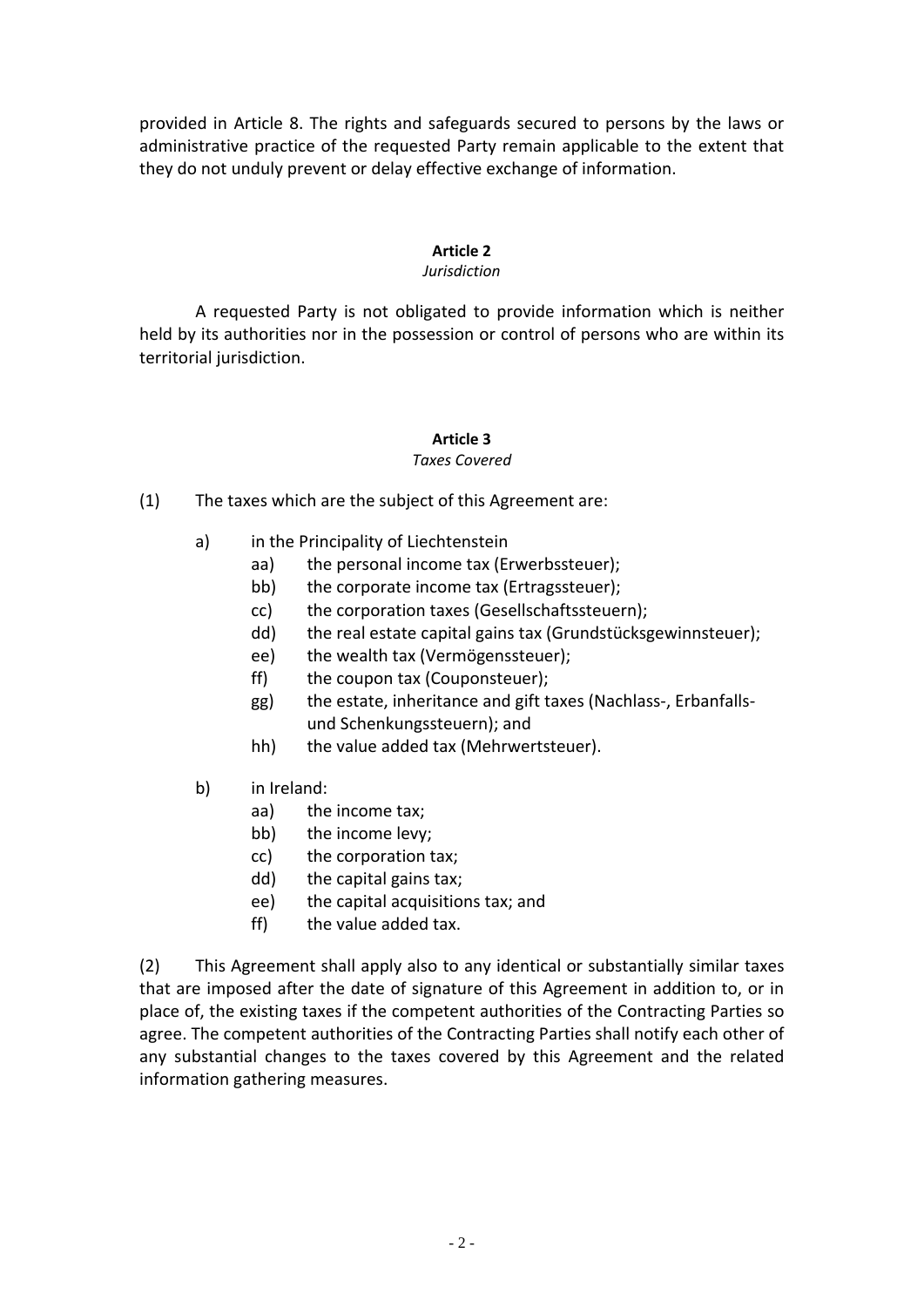#### **Article 4**

#### *Definitions*

(1) For the purposes of this Agreement, unless otherwise defined,

a) the term "Principality of Liechtenstein" means, when used in a geographical sense, the area of the sovereign territory of the Principality of Liechtenstein;

b) the term "Ireland" means Ireland and includes any area outside the territorial waters of Ireland which has been or may hereafter be designated under the laws of Ireland concerning the Exclusive Economic Zone and the Continental Shelf, as an area within which Ireland may exercise such sovereign rights and jurisdiction as are in conformity with international law;

c) the term "competent authority" means:

aa) in the case of the Principality of Liechtenstein, the Government of the Principality of Liechtenstein or its authorised representative;

bb) in the case of Ireland the Revenue Commissioners or their authorised representitive;

d) the term "person" includes an individual, a company, any other body of persons and a dormant inheritance;

e) the term "company" means any body corporate, as well as entities and special asset endowments that are treated as a body corporate for tax purposes;

f) the term "publicly traded company" means any company whose principal class of shares is listed on a recognised stock exchange, provided its listed shares can be readily purchased or sold by the public. Shares can be purchased or sold "by the public" if the purchase or sale of shares is not implicitly or explicitly restricted to a limited group of investors;

g) the term "principal class of shares" means the class or classes of shares representing a majority of the voting power or of the statutory capital of the company;

h) the term "recognised stock exchange" means any stock exchange agreed upon by the competent authorities of the Contracting Parties;

i) the term "collective investment fund or scheme" means any pooled investment vehicle, irrespective of legal form. The term "public collective investment fund or scheme" means any collective investment fund or scheme provided the units, shares or other interests in the fund or scheme can be readily purchased, sold or redeemed by the public. Units, shares or other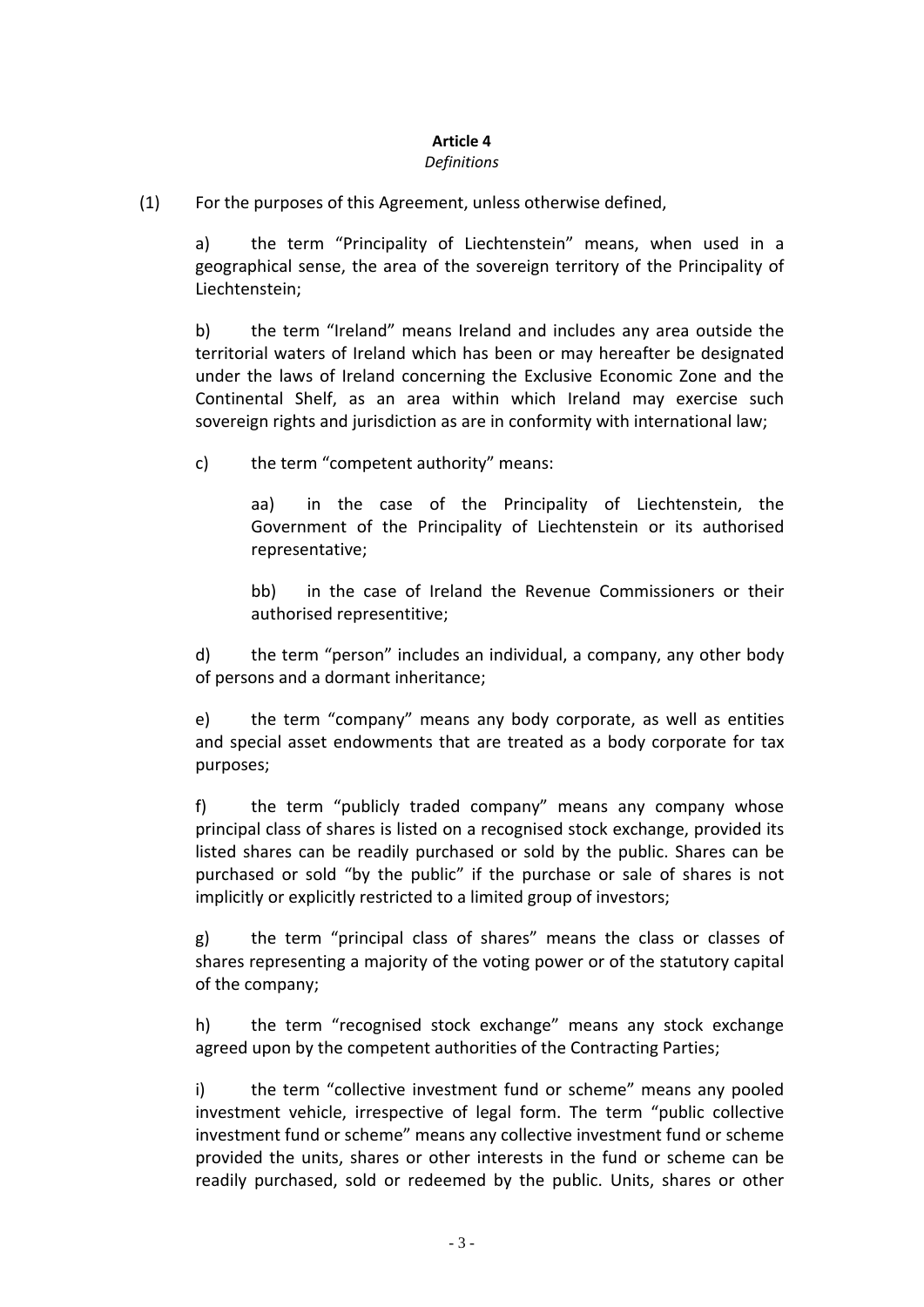interests in the fund or scheme can be readily purchased, sold or redeemed "by the public" if the purchase, sale or redemption is not implicitly or explicitly restricted to a limited group of investors;

j) the term "tax" means any tax to which this Agreement applies;

k) the term "applicant Party" means the Contracting Party requesting information;

l) the term "requested Party" means the Contracting Party requested to provide information;

m) the term "information gathering measures" means administrative or judicial procedures that enable a Contracting Party to obtain and provide the requested information;

n) the term "information" means any fact, statement or record in any form whatever;

o) the term "tax matters" means all tax matters, including criminal tax matters;

p) the term "criminal tax matters" means tax matters involving intentional conduct which is liable to prosecution under the criminal laws of the applicant Party;

q) the term "criminal laws" means all criminal tax laws designated as such under domestic law irrespective of whether contained in the tax laws, the criminal code or other statutes;

r) the term "national" means:

aa) with regard to Liechtenstein any individual possessing "Landesbürgerrechte" according to the "Bürgerrechtsgesetz" (LGBl. 1960, No. 23) and any person other than an individual deriving its status as such from the laws in force in Liechtenstein;

bb) with regard to Ireland, any individual possessing citizenship of Ireland and any person other than an individual deriving its status as such from the laws in force in Ireland;

(2) As regards the application of this Agreement at any time by a Contracting Party, any term not defined in this Agreement, unless the context otherwise requires or the competent authorities agree to a common meaning pursuant to the provisions of Article 10 of this Agreement, shall have the meaning that it has at that time under the laws of that Contracting Party, any meaning under the applicable tax laws of that Contracting Party prevailing over a meaning given to the term under other laws of that Contracting Party.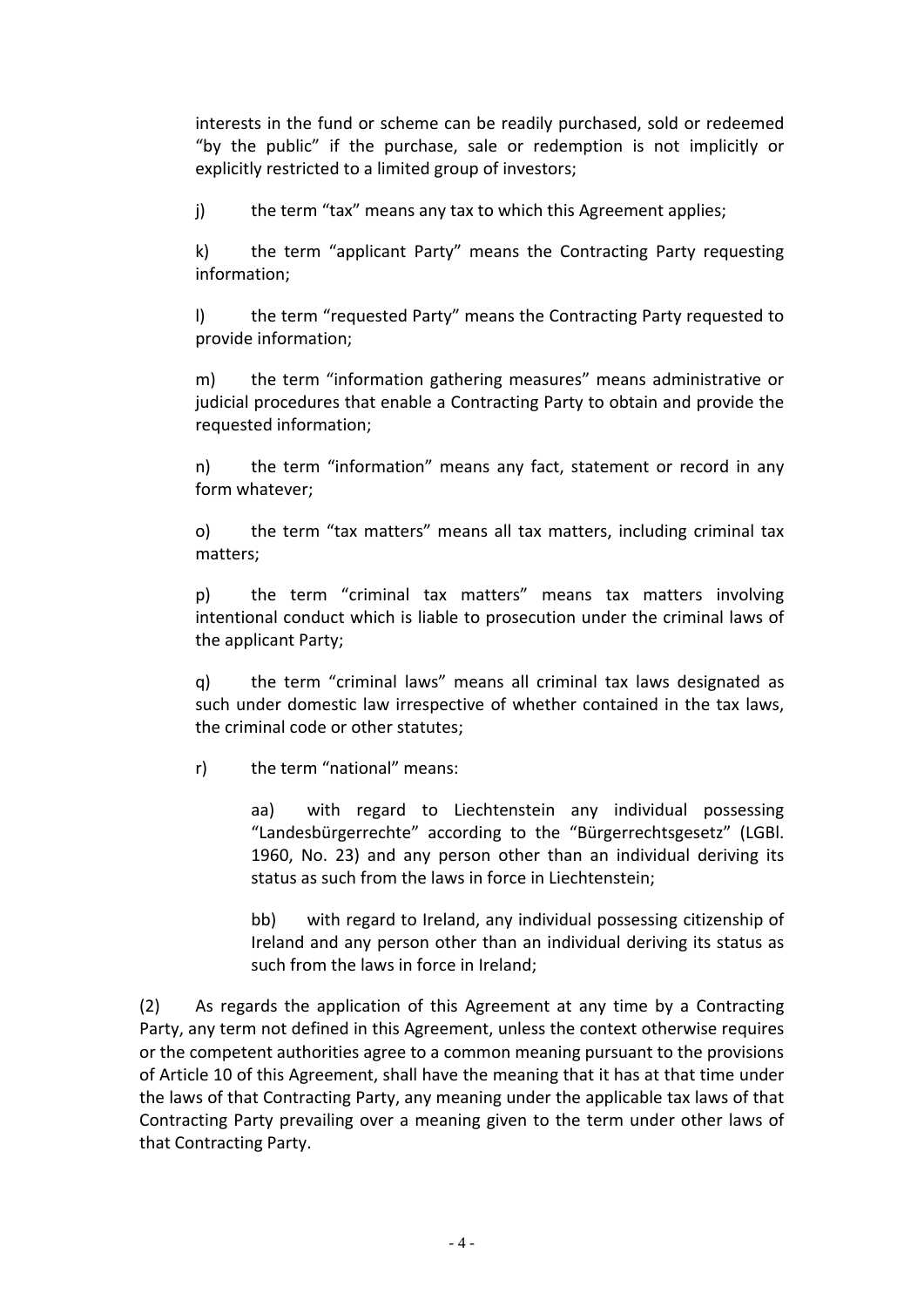# **Article 5** *Exchange of Information Upon Request*

(1) The competent authority of the requested Party shall provide upon request of the applicant Party information for the purposes referred to in Article 1. Such information shall be exchanged without regard to whether the requested Party needs such information for its own tax purposes or whether the conduct being investigated would constitute a crime under the laws of the requested Party if such conduct occurred in the requested Party. The competent authority of the applicant Party shall only make a request for information pursuant to this Article when it is unable to obtain the requested information by other means available in its own territory, except where recourse to such means would give rise to disproportionate difficulty.

(2) If the information in the possession of the competent authority of the requested Party is not sufficient to enable it to comply with the request for information, that Party shall use all relevant information gathering measures to provide the applicant Party with the information requested, notwithstanding that the requested Party may not, at that time, need such information for its own tax purposes.

(3) If specifically requested by the competent authority of an applicant Party, the competent authority of the requested Party shall provide information under this Article, to the extent allowable under its domestic laws, in the form of depositions of witnesses and authenticated copies of original records.

(4) Each Contracting Party shall ensure that its competent authorities, in accordance with the terms of this Agreement have the authority to obtain and provide upon request:

a) information held by banks, other financial institutions, and any person acting in an agency or fiduciary capacity including nominees and trustees;

b) information regarding the ownership of companies, partnerships and other persons, including,

aa) in the case of investment funds or schemes information on the units, shares or other interests in the fund or scheme;

bb) in the case of trusts, information on settlors, trustees and beneficiaries; and in the case of foundations, information on founders, members of the foundation council and beneficiaries;

provided that this Agreement does not create an obligation on the Contracting Parties to obtain or provide ownership information with respect to publicly traded companies or public collective investment funds or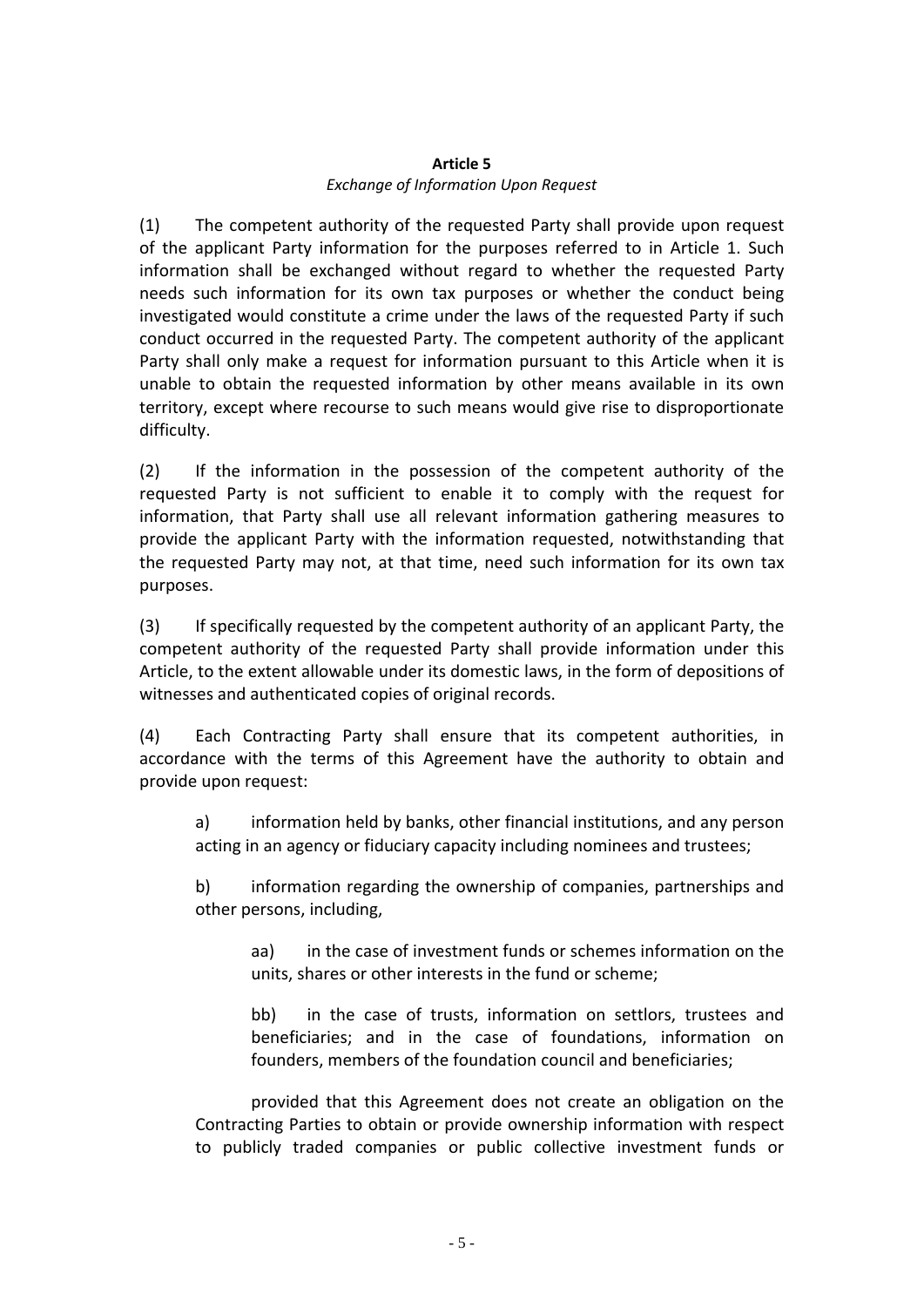schemes unless such information can be obtained without giving rise to disproportionate difficulties.

(5) Any request for information shall be formulated with the greatest detail possible and shall in all cases specify in writing:

a) the identity of the person under examination or investigation;

b) the taxable period for which the information is sought;

c) a statement of the information sought including its nature and the form in which the applicant Party wishes to receive the information from the requested Party;

d) the matter under the applicant Party's tax law with respect to which the information is sought;

e) grounds for believing that the information requested is foreseeably relevant to the administration and enforcement of the domestic tax laws of the applicant Party with regard to the person specified in subparagraph a;

f) grounds for believing that the information requested is held in the requested Party or is in the possession or control of a person within the jurisdiction of the requested Party;

g) to the extent known, the name and address of any person believed to be in possession of the requested information;

h) a statement that the request is in conformity with the law and administrative practices of the applicant Party, that if the requested information was within the jurisdiction of the applicant Party then the competent authority of the applicant Party would be able to obtain the information under the laws or in the normal course of administrative practice of the applicant Party and that it is in conformity with this Agreement; and

i) a statement that the applicant Party has pursued all means available in its own territory to obtain the information, except those that would give rise to disproportionate difficulties.

(6) The competent authority of the requested Party shall acknowledge receipt of the request to the competent authority of the applicant Party and shall use its best endeavours within its means to forward the requested information to the applicant Party with the least reasonable delay.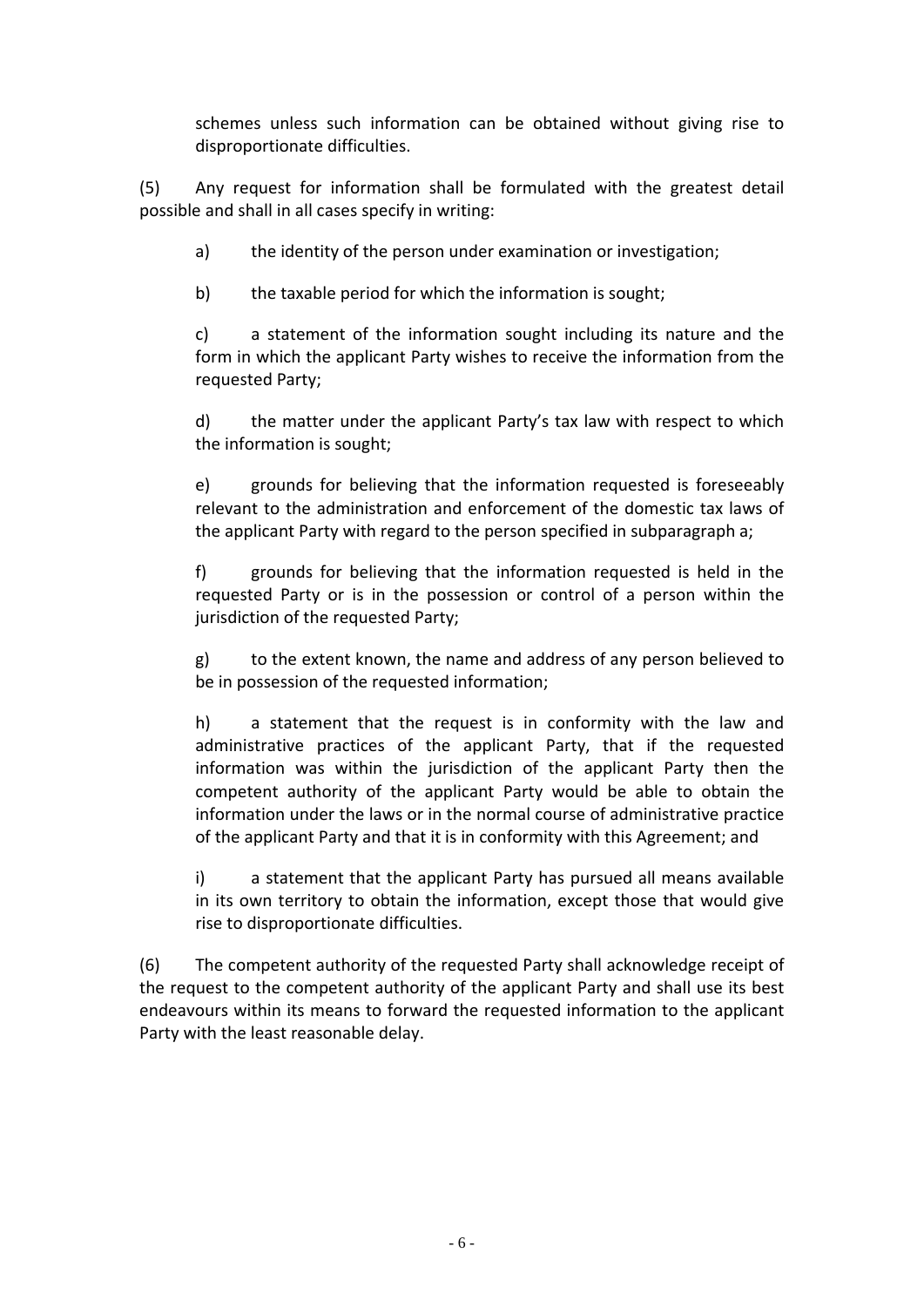#### **Article 6**

#### *Tax Examinations Abroad*

(1) By reasonable notice given in advance, the applicant Party may request that the requested Party allows representatives of the competent authority of the applicant Party to enter the territory of the requested Party, to the extent permitted under its laws, to interview individuals and examine records with the prior written consent of the individuals or other persons concerned. The competent authority of the requested Party shall notify the competent authority of the applicant Party of the time and place of the meeting with the individuals concerned.

(2) At the request of the competent authority of the applicant Party, the competent authority of the requested Party may allow representatives of the competent authority of the applicant Party to be present at the appropriate part of a tax examination in the requested Party.

(3) If the request referred to in paragraph 2 is acceded to, the competent authority of the requested Party conducting the examination shall, as soon as possible, notify the competent authority of the applicant Party about the time and place of the examination, the authority or official designated to carry out the examination and the procedures and conditions required by the requested Party for the conduct of the examination. All decisions with respect to the conduct of the tax examination shall be made by the requested Party conducting the examination.

#### **Article 7**

#### *Possibility of Declining a Request*

(1) The competent authority of the requested Party may decline a request of the applicant Party, where

a) the request is not made in conformity with this Agreement and, in particular, where the requirements of Article 5 are not met; or

b) the disclosure of the information requested would be contrary to the public policy (ordre public) of the requested Party.

(2) This Agreement shall not impose upon a requested Party any obligation

a) to provide information subject to legal privilege, or any trade, business, industrial, commercial or professional secret or trade process, provided that information of the type described in Article 5 paragraph 4 shall not by reason of that fact alone be treated as such a secret or trade process; or

b) to carry out administrative measures at variance with its laws and administrative practices, provided that nothing in this subparagraph shall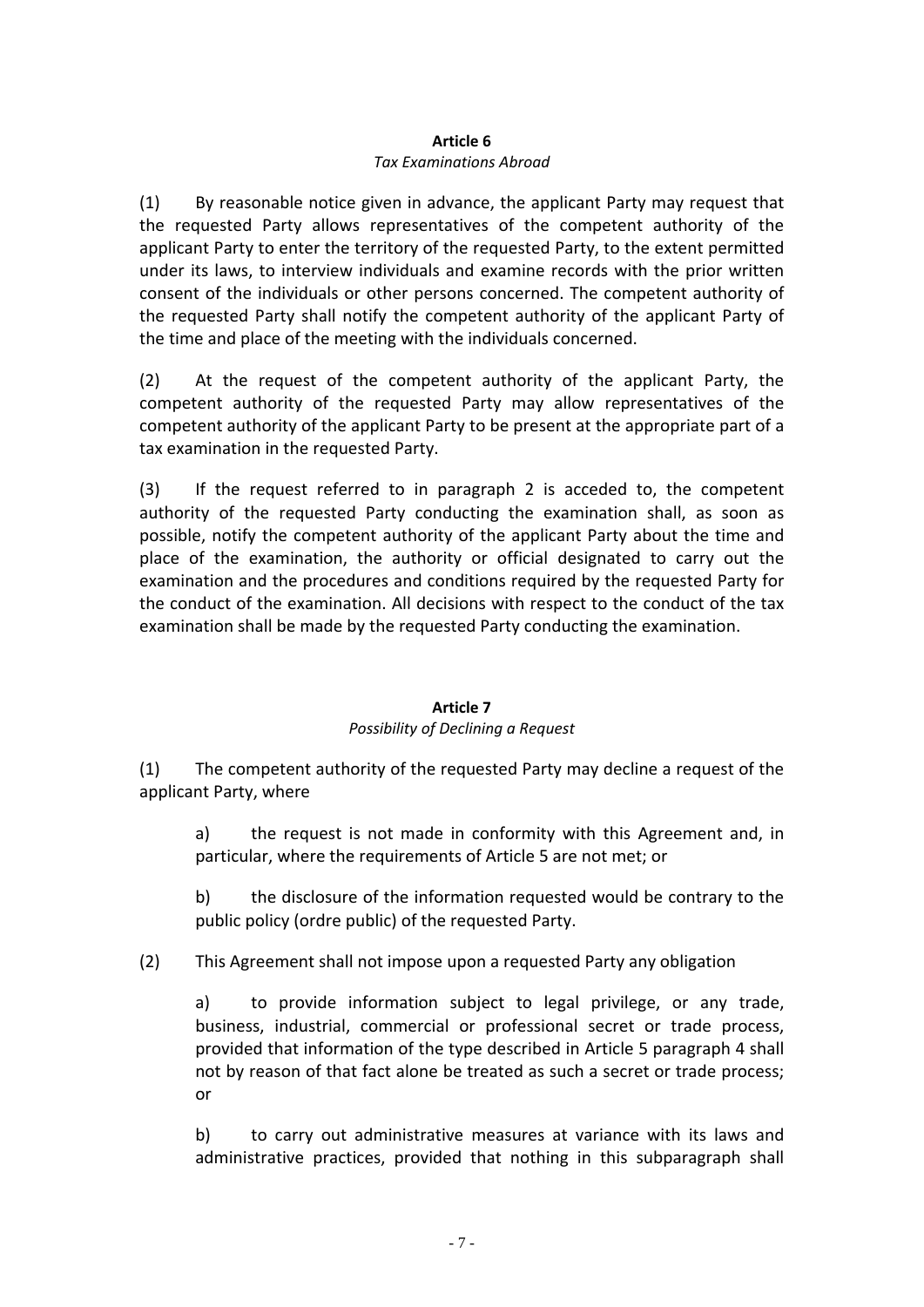affect the obligations of a Contracting Party under Article 5 paragraph 4 of this Agreement.

(3) A request for information shall not be refused on the ground that the tax claim giving rise to the request is disputed.

(4) The requested Party shall not be required to obtain and provide information which the applicant Party would be unable to obtain under its own laws or in the normal course of administrative practice in response to a valid request made in similar circumstances from the requested Party under this Agreement.

(5) The requested Party may decline a request for information if the information is requested by the applicant Party to administer or enforce a provision of the tax law of the applicant Party, or any requirement connected therewith, which discriminates against a national of the requested Party as compared with a national of the applicant Party in the same circumstances.

## **Article 8**

# *Confidentiality*

(1) All information provided and received by the competent authorities of the Contracting Parties shall be kept confidential.

(2) This information may be disclosed only to persons or authorities (including courts and administrative bodies) of the Contracting Parties concerned with the purposes specified in Article 1, and used by such persons or authorities only for such purposes. For these purposes information may be used in public court proceedings or in judicial decisions.

(3) Such information may not be used for any purpose other than for the purposes stated in Article 1 without the expressed written consent of the competent authority of the requested Party.

(4) Information received under this Agreement must not be disclosed to any other State or sovereign territory not party to this Agreement.

(5) Information received by the requested Party in conjunction with a request for assistance under this Agreement shall likewise be treated as confidential in the requested Party.

# **Article 9**

## *Costs*

Unless the competent authorities of the Contracting Parties otherwise agree, indirect costs incurred in providing assistance shall be borne by the requested Party, and direct costs incurred in providing assistance (including costs of engaging external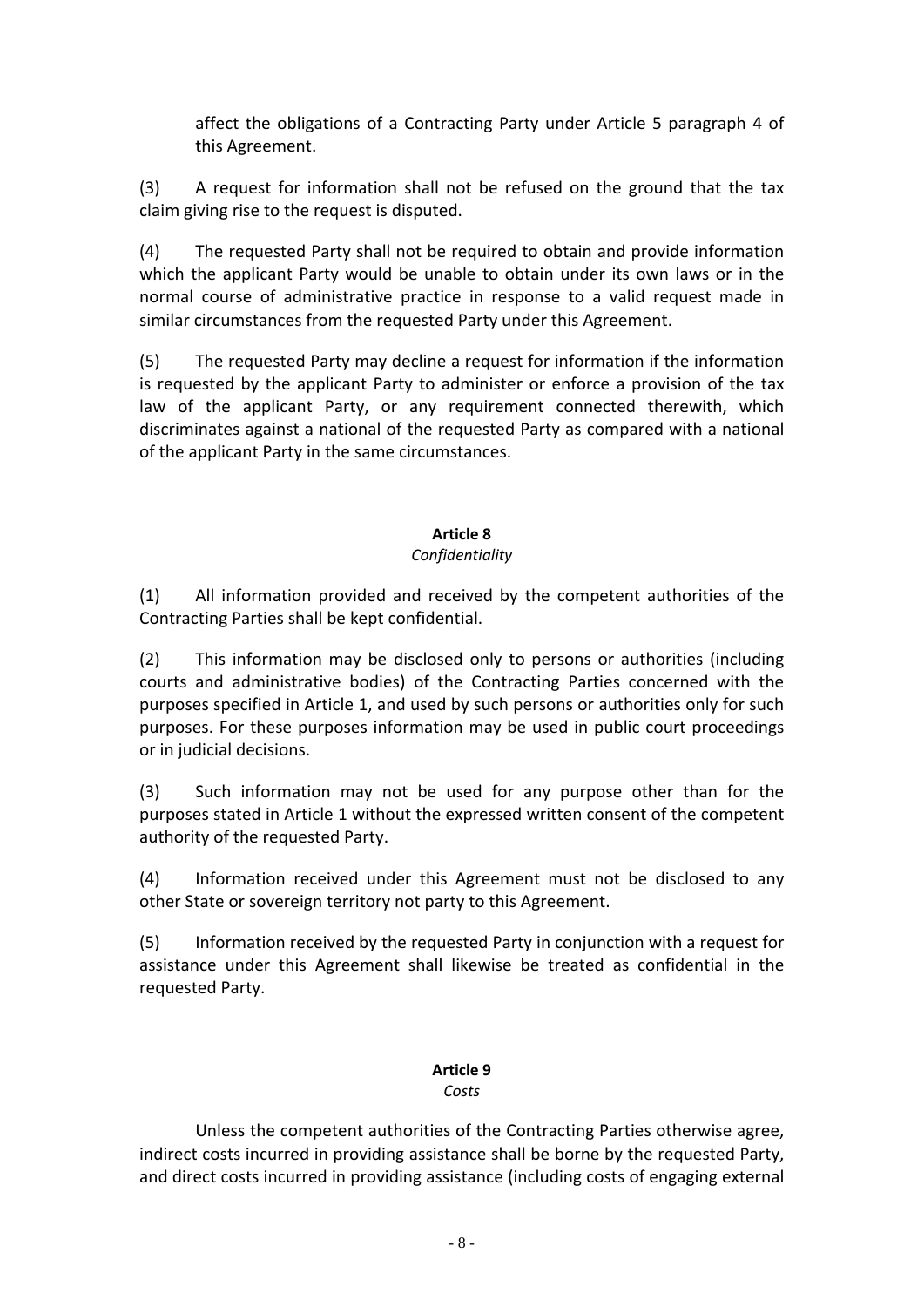advisors in connection with litigation or otherwise necessary to comply with the request) shall be borne by the requesting Party. The respective competent authorities shall consult from time to time with regard to this Article, and in particular the competent authority of the requested Party shall consult with the competent authority of the requesting Party in advance if the costs of providing information with respect to a specific request are expected to be significant.

## **Article 10**

## *Mutual Agreement Procedure*

(1) Where difficulties or doubts arise between the Contracting Parties regarding the implementation or interpretation of this Agreement, the competent authorities shall endeavour to resolve the matter by mutual agreement.

(2) In addition to the agreements referred to in paragraph 1, the competent authorities of the Contracting Parties may mutually agree on the procedures to be used under this agreement.

(3) The competent authorities of the Contracting Parties may communicate with each other directly for purposes of reaching agreement under this Article.

(4) The Contracting Parties may also agree on other forms of dispute resolution.

## **Article 11**

## *Protocol*

The attached Protocol shall be an integral part of this Agreement.

## **Article 12**

## *Implementation Legislation*

The Contracting Parties shall, on entry into force of this Agreement, have any legislation necessary to comply with, and give effect to, the terms of this Agreement.

## **Article 13**

## *Entry into Force*

(1) Each Contracting Party shall notify the other in writing of the completion of the procedures required by its law for the entry into force of this Agreement. This Agreement shall enter into force on the thirtieth day after the the date of the later of such notifications.

(2) Upon entry into force, this Agreement shall have effect for all requests made with respect of taxable periods beginning on or after the first day of January 2010.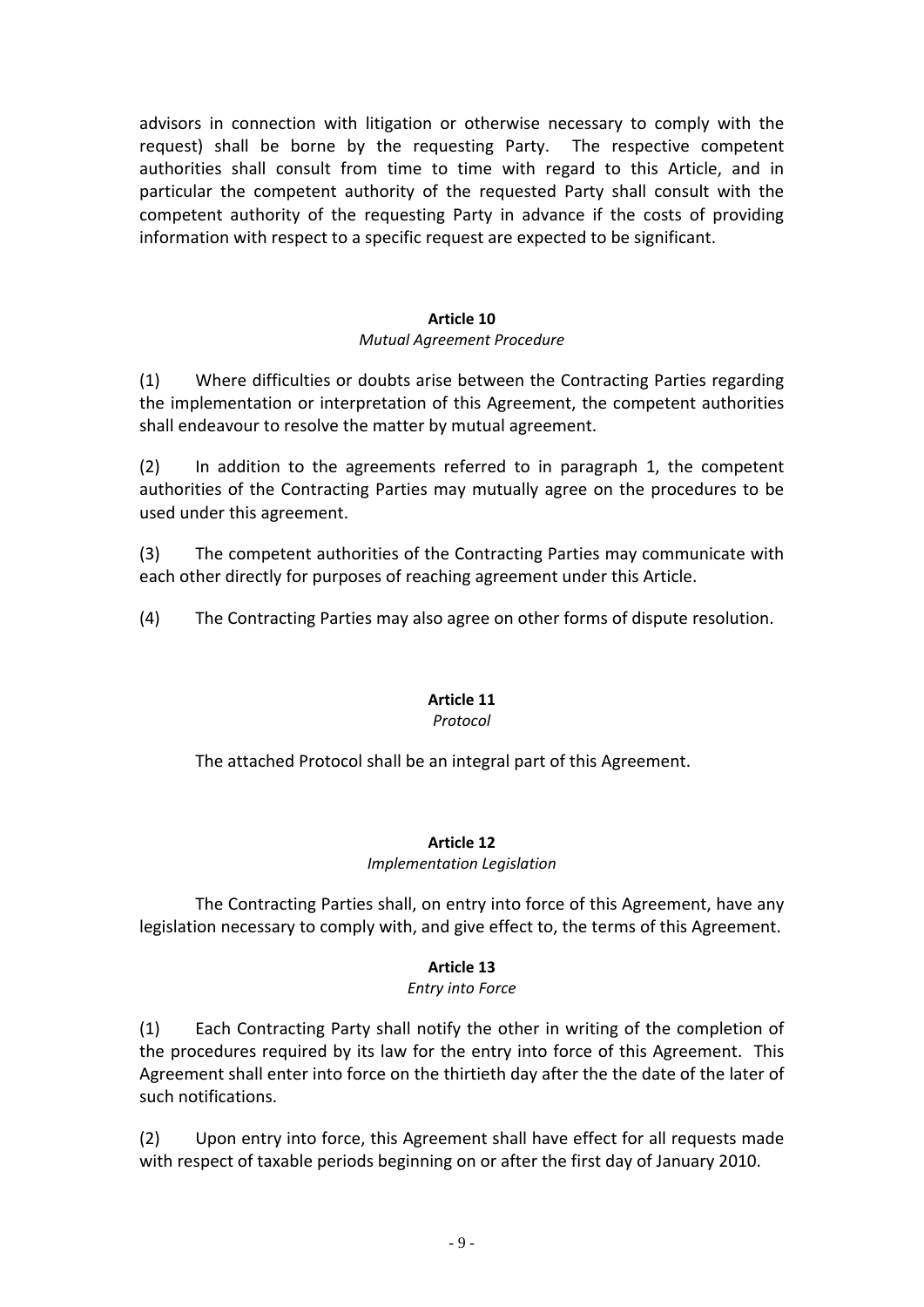## **Article 14**

#### *Termination*

(1) This Agreement shall remain in force until terminated. Either Contracting Party may terminate this Agreement by serving a notice of termination by letter to the competent authority of the other Contracting Party.

(2) Such termination shall become effective on the first day of the month following the expiration of a period of three months after the date of receipt of notice of termination by the other Contracting Party.

(3) After termination of this Agreement, both Contracting Parties shall remain bound by the provisions of Article 8 with respect to any information provided and received under this Agreement.

In witness whereof the undersigned, being duly authorised thereto by their respective Governments, have signed this Agreement.

Done at …………………………, this …………………………………………………, in duplicate, in the German and English languages, each text being equally authentic.

For the Government of the Principality of For the Government of Ireland:Liechtenstein: